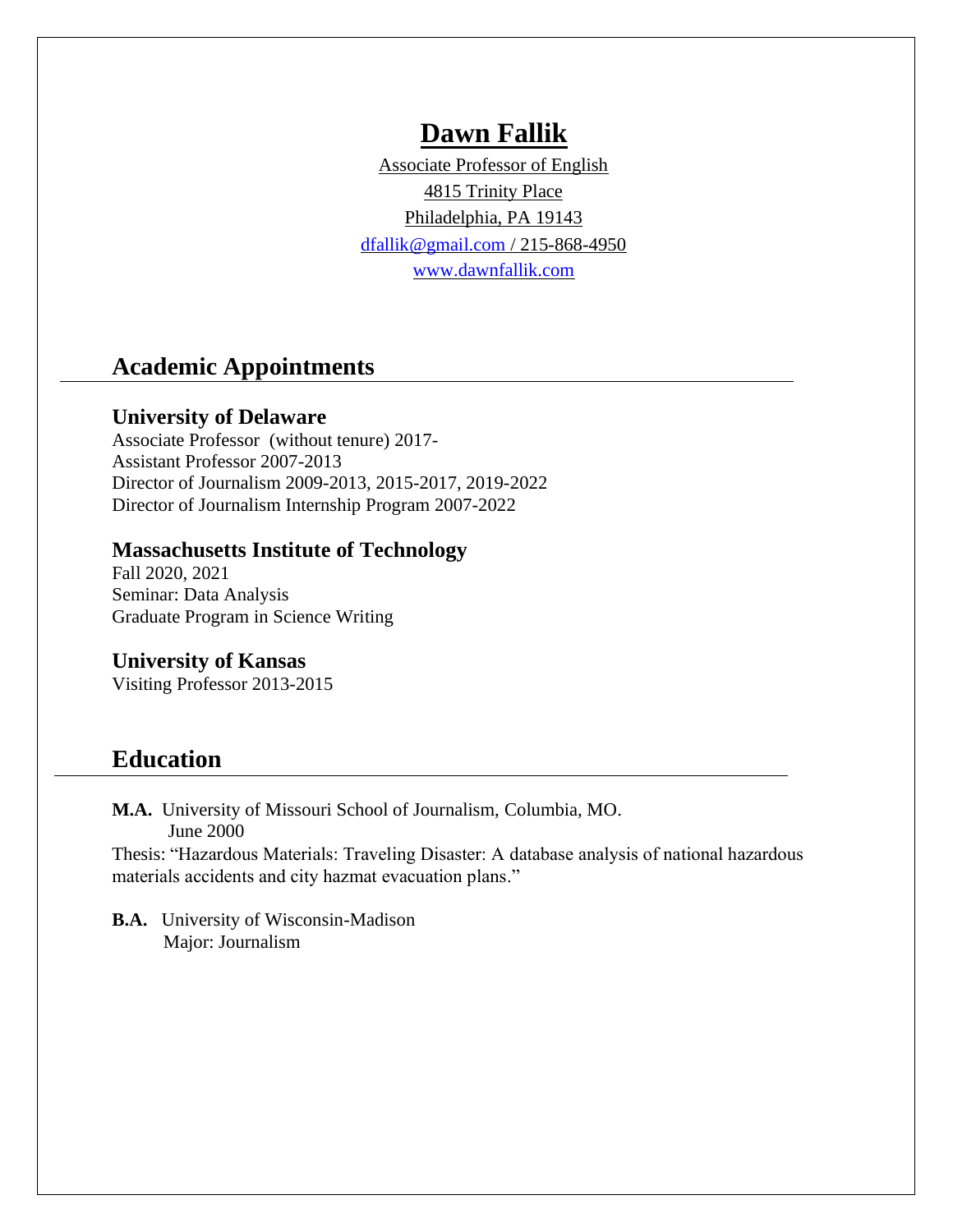# **Professional Journalism Experience**

- Nominated and served, Pulitzer Jury (2022)
- Freelancer, The Washington Post. (2017-present)
- Freelancer, National Public Radio. (2019-present)
- Freelancer, PBS. (2021-present)
- Freelancer, Neurology Today. (2007-present)
- Freelancer, The Wall Street Journal. (2009-2015)
- Data Consultant, "Wilhemina's War," PBS Frontline. (2016)
- Staff Reporter, Medical Desk, The Philadelphia Inquirer, (2002-2007)
- Staff Reporter, Spotlight Team, St. Louis Post-Dispatch, (2000-2002)
- Co-director, National Institute of Computer-Assisted Reporting, Columbia, Mo. (1999-2000)
- Reporter, The Associated Press, Philadelphia, Omaha, Neb, Baltimore. (1994-1998)

# **Grants and Fellowships**

### **External Grants**

#### **National Science Foundation: Engineering Division**

August 2021-2026

Funded: \$999,984

Co-Primary Investigator: "Characterizing the Global Illicit Trade in Energy-Critical Materials using Machine Learning, Remote Sensing, and Qualitative Research."

#### **National Institute of Healthcare Management**

January 2020-June 2020 Funded: \$10,000. Producer: 10,000 Followers and No Friends: Collaboration with National Public Radio to produce online and on-air stories focusing on the physical and mental ramifications of social isolation.

### **Internal Grants**

#### **University of Delaware Innovation Grant: Words For Nerds**

Funded 2019: \$30,000. Renewed 2021, 2022

Six-week competitive graduate seminar focused on translating research to multimedia, social media and through the mainstream media. Co-director with Dr. Joshua Zide, Materials Science and Engineering.

#### **University of Delaware: Interdisciplinary Humanities Grant** Jan. 2021

Funded \$5,000

Funds to develop an advanced class focused on healthcare disparities. Collaboration with faculty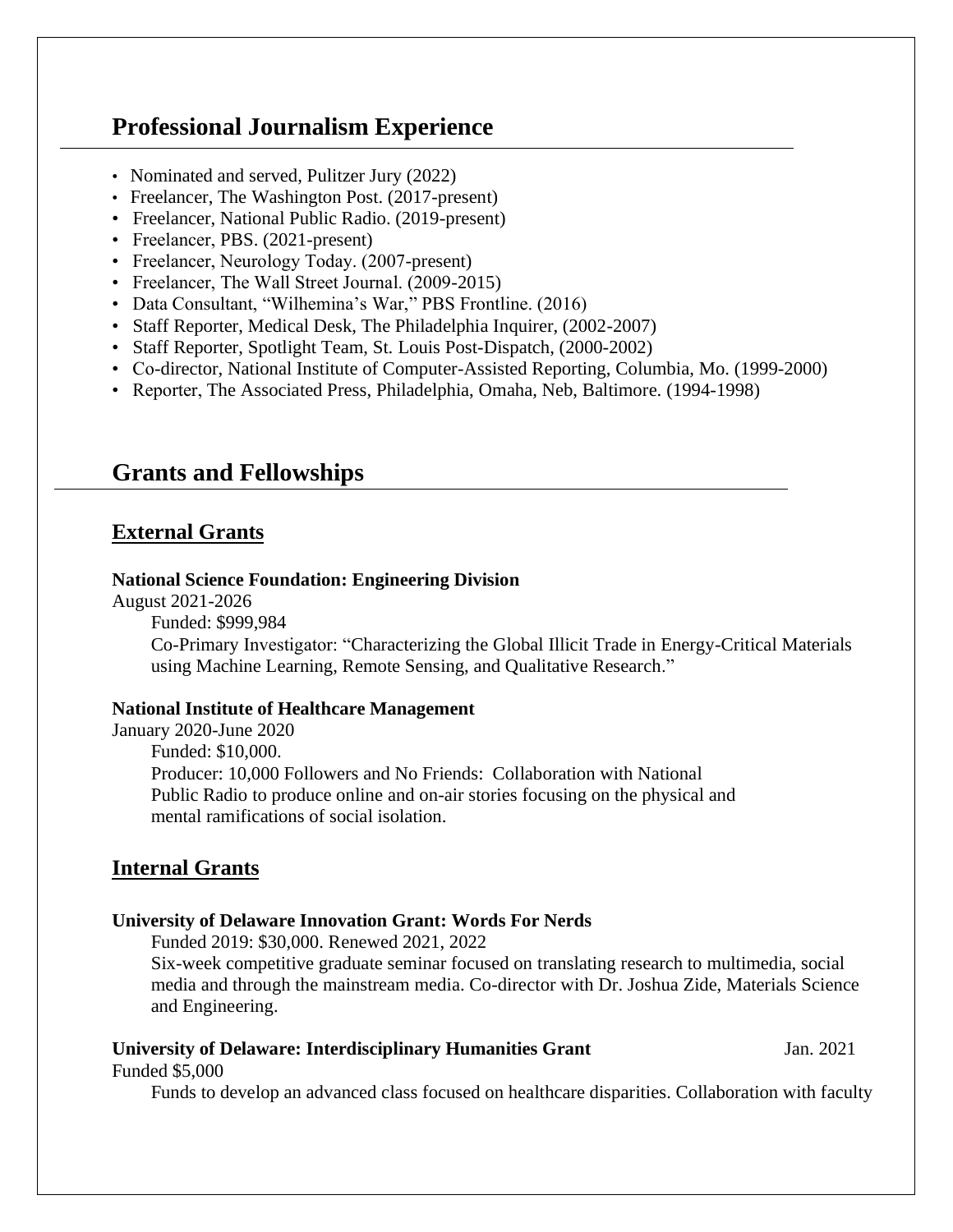| from political science, nursing and women's studies. "Crafting Healthcare" taught Fall 2021                                         |           |
|-------------------------------------------------------------------------------------------------------------------------------------|-----------|
| <b>University of Delaware: General University Grant</b><br>Funded \$15,000                                                          | Jan. 2017 |
| Funds to research loneliness programs in Australia, particularly those aimed at senior<br>communities.                              |           |
| <b>University of Delaware: General University Grant</b><br>Funded \$10,000                                                          | June 2012 |
| Funds to develop a multimedia collaboration with <i>The Philadelphia Inquirer</i> focusing on<br>environmental issues at the shore. |           |
| University of Maryland Journalism Center for Children & Families.<br>Declined                                                       | June 2012 |
| <b>Academic Fellowships</b>                                                                                                         |           |
| Salzburg Fellowship, Vienna, Austria.                                                                                               | June 2013 |
| Nieman Foundation for Journalism, Harvard University.<br>Social media fellowship, Nieman Reports                                    | June 2011 |
| Dart Fellowship in Trauma Journalism, Columbia University.                                                                          | June 2010 |
| The Wall Street Journal, New York City.<br>Summer academic fellowship, multimedia desk.                                             | 2009      |

# **Teaching Experience**

**Courses Taught, University of Delaware**

Journalism minor:

- JOUR301 Introduction to Journalism
- ENGL307 Beginning Journalism Skills
- ENGL308 Reporter's Practicum
- ENGL309 Feature Writing
- ENGL367 Social Media and Journalism

### **Curricular Development, University of Delaware**

Journalism program director overseeing 250 minors, three full-time professors and rotating adjuncts. Created journalism internship program and endowed internships at Delaware News Journal and The Philadelphia Inquirer. Designed and developed five new courses and collaborated with 22 departments to develop a STEM Narrative minor.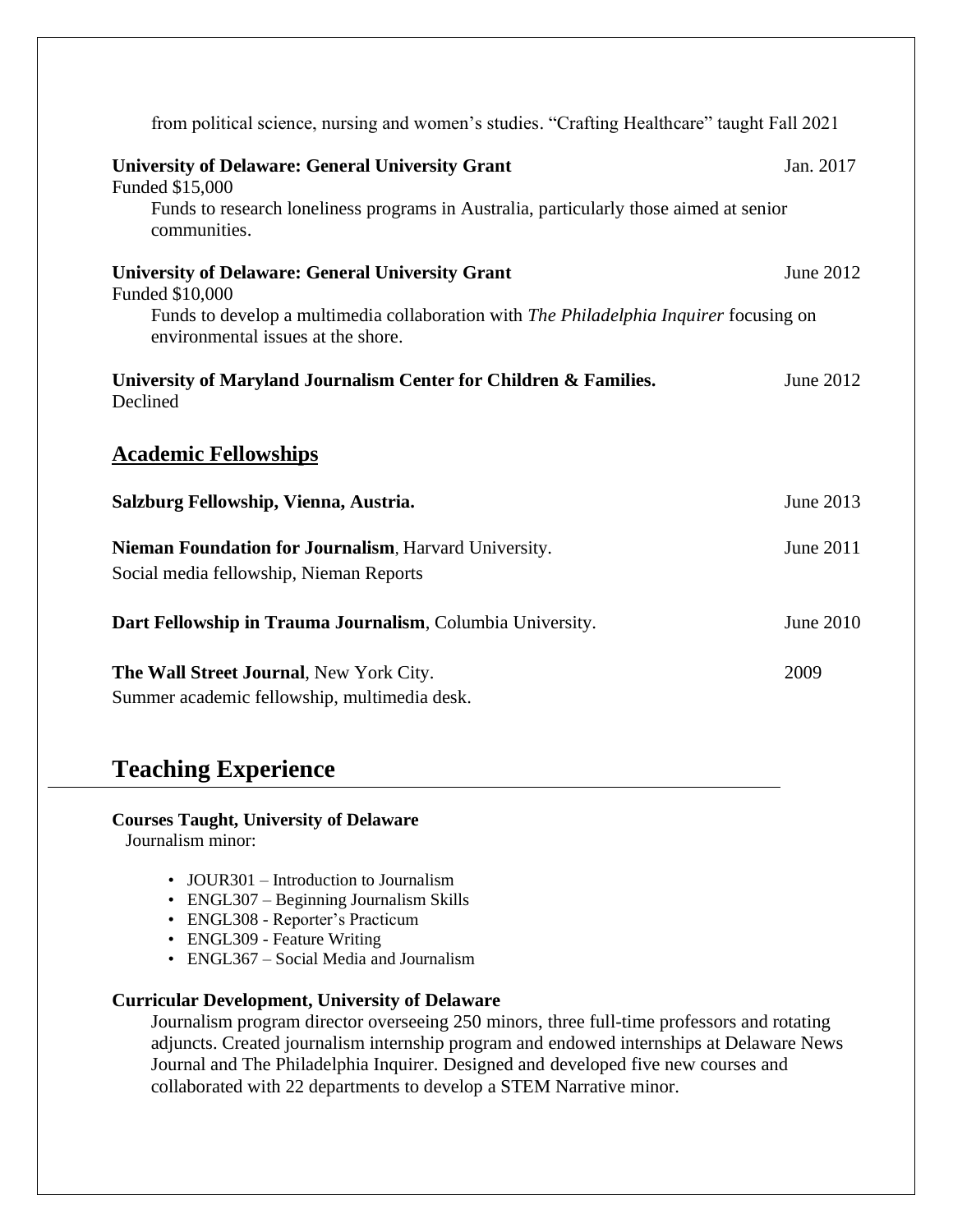Newly Developed Courses

- ENGL409 Public Health in the Media
- ENGL409 Critical Writing
- ENGL409 Food Writing
- ENGL409 Medical Writing
- JOUR464 Internship

# **Publications**

### **Journal Publications**: These stories reviewed by editors and medical experts before publication.

### **Oncology Live**

["Cracking the Cancer Code: Quiet and Chaos"](https://www.onclive.com/view/cracking-the-cancer-code-requires-both-quiet-and-chaos) (2021) ["Practicing Outside the Pharma Box in Breast Cancer"](https://www.onclive.com/view/practicing-outside-the-pharma-box-in-breast-cancer) (2020)

["The Hamilton of Medicine"](https://www.onclive.com/view/the-hamilton-of-medicine) (2020)

### **Neurology Today (selected from more than 120 publications since 2007)**

### **2022-**

["When Parents And Children Don't Agree About Treatment.](https://journals.lww.com/neurotodayonline/Fulltext/2022/05190/What_to_Do_When_Children_and_Parents_Don_t_Agree.3.aspx)" ["Options for Sleep Disorders: When The Tried and True Doesn't Work.](https://journals.lww.com/neurotodayonline/Fulltext/2022/05050/More_Options_Are_Available_for_Managing_Sleep.9.aspx)" ["Comorbid Sleep Apnea and Sleep Apnea May Impact Covid Outcomes.](https://www.deepdyve.com/lp/wolters-kluwer-health/comorbid-sleep-apnea-and-sleep-related-hypoxia-may-impact-covid-19-h2YWEjR0gw)"

### **2021**

["Disparities That Remain In Stroke Therapy Access.](https://journals.lww.com/neurotodayonline/Fulltext/2021/11180/The_Disparities_That_Remain_in_Access_to_Therapies.3.aspx)"

- ["Wearable Flexible Doppler Ultrasound May Allow For Blood Flow Monitoring.](https://journals.lww.com/neurotodayonline/blog/breakingnews/pages/post.aspx?PostID=1159)"
- ["Advances in Epilepsy Treatment: Where the Challenges Remain.](https://journals.lww.com/neurotodayonline/Fulltext/2021/09020/Then_and_Now__20_Years_Later,_Advances_in_Epilepsy.2.aspx)"
- ["Then and Now: 20 Years Later, What Has Changed in MS.](https://journals.lww.com/neurotodayonline/fulltext/2021/08190/then_and_now__20_years_later,_what_has_changed_in.2.aspx)"
- ["White Matter Disruption Persists Months After Brain Injury."](https://journals.lww.com/neurotodayonline/blog/breakingnews/pages/post.aspx?PostID=1141)

["Higher HbA1c/ Acute Hyperglycemia on Stroke Admission Up Risk of Vascular Events.](https://journals.lww.com/neurotodayonline/blog/breakingnews/pages/post.aspx?PostID=1156)"

- *"*[Stents and Carotid Artery Surgery Have Similar Protective Effects for Long-term Stroke"](https://journals.lww.com/neurotodayonline/blog/breakingnews/pages/post.aspx?PostID=1155)
- ["Meta-Analysis Challenges Suicidality Warning Linked To 5 Antiseizure Medications.](https://journals.lww.com/neurotodayonline/blog/breakingnews/pages/post.aspx?PostID=1148)"
- ["Mobile Stroke Units Yield Earlier Treatment, Better Outcomes.](https://journals.lww.com/neurotodayonline/blog/breakingnews/pages/post.aspx?PostID=1147)"
- ["Increased Risk of Cervical Spine Disorders in Severe Forms of Tourette Syndrome.](https://journals.lww.com/neurotodayonline/blog/breakingnews/pages/post.aspx?PostID=1155)"
- ["Atogepant Found Effective for Preventing Migraine in 12-Week Trial.](https://journals.lww.com/neurotodayonline/blog/breakingnews/pages/post.aspx?PostID=1150)"
- ["Metabolic Syndrome Associated with Stroke Recurrence and All-Cause Mortality."](https://journals.lww.com/neurotodayonline/blog/breakingnews/pages/post.aspx?PostID=1142)
- ["Neurologists Say Their Patients Mostly Want the COVID-19 Vaccine.](https://journals.lww.com/neurotodayonline/fulltext/2021/03040/neurologists_say_their_patients_mostly_want_the.4.aspx)"

### **2020**

- "[Recruiting Residents During COVID.](https://journals.lww.com/neurotodayonline/fulltext/2020/07090/recruiting_residents_during_covid_19.10.aspx)"
- ["Change In USMLE Step 1.](https://journals.lww.com/neurotodayonline/Fulltext/2020/04020/The_USMLE_Step_1_Is_Pass_Fail___How_Does_that.6.aspx?WT.mc_id=HPxADx20100319xMP)"
- ["This COVID-19 Life:](https://journals.lww.com/neurotodayonline/blog/breakingnews/pages/post.aspx?PostID=961) Homeschooling and Telemedicine"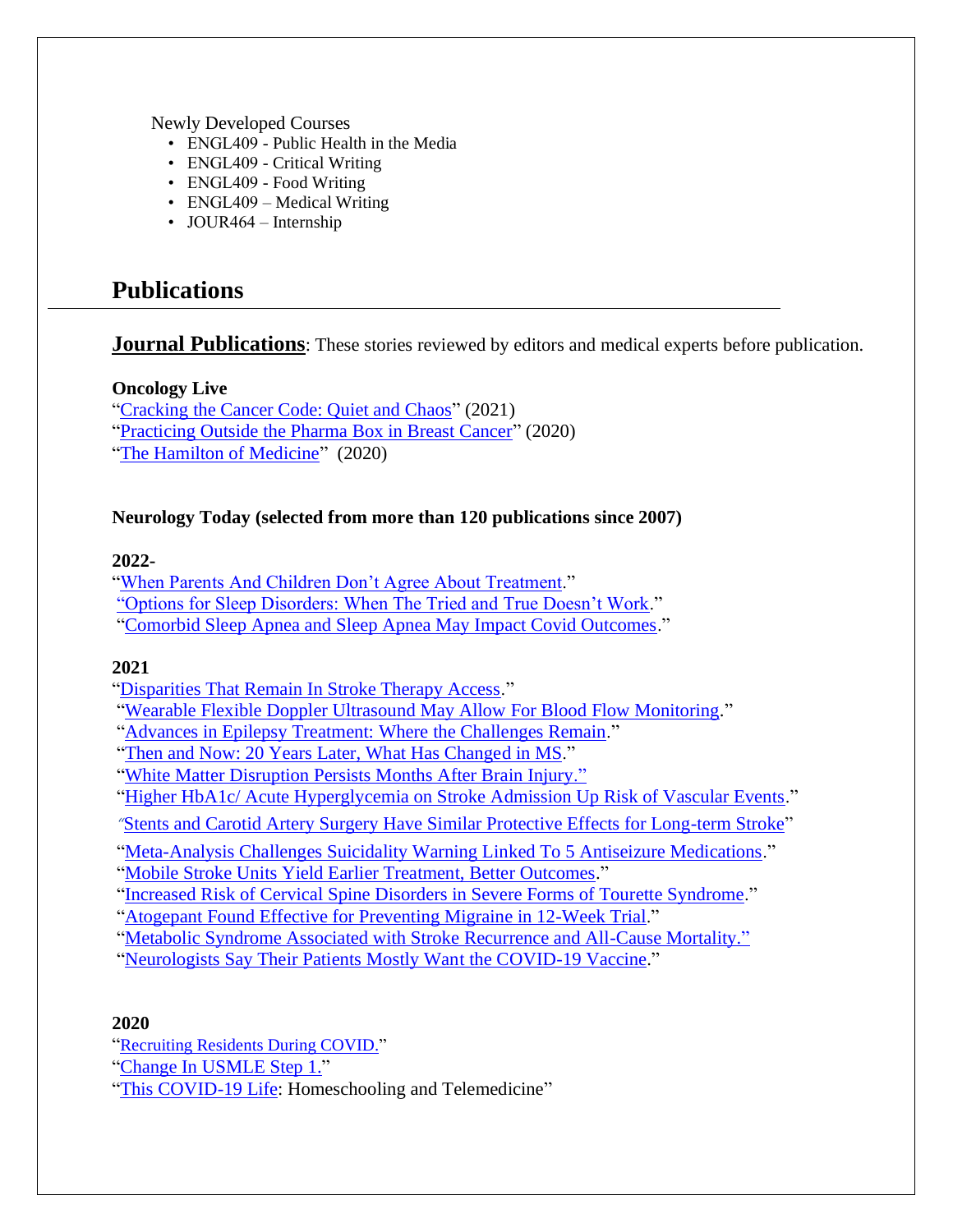["This COVID-19 Life: Perfecting the Art of the Workaround.](https://journals.lww.com/neurotodayonline/fulltext/2020/06040/this_covid_19_life__how_these_neurologists_achieve.9.aspx)"

["Who Consents to Organ Donation After Brain Death.](https://journals.lww.com/neurotodayonline/fulltext/2020/09030/who_consents_to_organ_donation_after_brain_death__.5.aspx)"

- ["Different Communities, Different Subspecialties Aim to Diversify Neurology.](https://journals.lww.com/neurotodayonline/fulltext/2020/11050/different_communities,_different_subspecialties.7.aspx)"
- ["Have You Heard of the Neurologist Behind Louis-Bar Syndrome?: You Will.](https://journals.lww.com/neurotodayonline/fulltext/2020/03190/have_you_heard_of_the_neurologist_behind_louis_bar.7.aspx)"

### **2019**

["Aerobic Exercise Improves Executive Function in Adults Aged 20-67.](https://journals.lww.com/neurotodayonline/fulltext/2019/02070/aerobic_exercise_improves_executive_function_in.5.aspx)"

["The American Stroke Association Sets Standards of Stroke Care.](https://journals.lww.com/neurotodayonline/Fulltext/2019/07250/The_American_Stroke_Association_Sets_Standards_of.7.aspx)"

["For Residency Training, 'The Times They Are a Changing.](https://journals.lww.com/neurotodayonline/Fulltext/2019/02210/For_Residency_Training,__The_Times_They_Are_a.8.aspx)"

["He Didn't Just Visit Honduras. This Chicago Neurologist Opened a Clinic There.](https://journals.lww.com/neurotodayonline/Fulltext/2019/01100/He_Didn_t_Just_Visit_Honduras__This_Chicago.10.aspx)"

["In MS, Progression of Disease Activity Is Often 'Silent,' 10-Year Study Finds.](https://journals.lww.com/neurotodayonline/Fulltext/2019/04180/In_MS,_Progression_of_Disease_Activity_Is_Often.2.aspx)"

["Neurology Editors Identify the Red Flags of Predatory Publishing.](https://journals.lww.com/neurotodayonline/Fulltext/2019/10030/Neurology_Editors_Identify_the_Red_Flags_of.14.aspx)"

["Neurology Research Runs Through Three Generations of Women.](https://journals.lww.com/neurotodayonline/Fulltext/2019/12190/Neurology_Research_Runs_Through_Three_Generations.11.aspx)"

### **2018**

["NAS Report: Clinical Trial Results Should Be Shared with Study Participants —](https://journals.lww.com/neurotodayonline/Fulltext/2018/09060/Ask_the_Ethicist__NAS_Report__Clinical_Trial.12.aspx) Why Not All [Bioethicists Agree.](https://journals.lww.com/neurotodayonline/Fulltext/2018/09060/Ask_the_Ethicist__NAS_Report__Clinical_Trial.12.aspx)"

["Alzheimer's Disease: 5 or More Pregnancies Are Linked to Greater Risk of AD.](https://journals.lww.com/neurotodayonline/Fulltext/2018/08160/For_Your_Patients_Alzheimer_s_Disease__5_or_More.6.aspx)"

["Optic Neuritis: Study Stirs Debate: IV or Oral Corticosteroids for Optic Neuritis?](https://journals.lww.com/neurotodayonline/Fulltext/2018/04190/In_the_Clinic_Optic_Neuritis__Study_Stirs_Debate_.9.aspx)"

["Medical Marijuana Offers Mild Relief for Multiple Sclerosis Symptoms and Is Safe.](https://journals.lww.com/neurotodayonline/Fulltext/2018/12060/Meta_Analysis__Medical_Marijuana_Offers_Mild.4.aspx)"

["Pfizer Ends Funding to Alzheimer's and Parkinson's Research.](https://journals.lww.com/neurotodayonline/Fulltext/2018/02220/Pfizer_Ends_Funding_to_Alzheimer_s_and_Parkinson_s.1.aspx)"

["Is the 'Right to Try' Legislation the Right Direction for Neurology Patients?](https://journals.lww.com/neurotodayonline/Fulltext/2018/07190/Policy_Watch__Is_the__Right_to_Try__Legislation.2.aspx)"

["Professionalism: Tackling Diversity in Neurology.](https://journals.lww.com/neurotodayonline/Fulltext/2018/01110/Professionalism__Tackling_Diversity_in_Neurology.11.aspx)"

["Stenting for Carotid Stenosis Has Greater Risk for Stroke or Death on Day of Procedure: Similar](https://journals.lww.com/neurotodayonline/Fulltext/2018/11150/Stenting_for_Carotid_Stenosis_Has_Greater_Risk_for.6.aspx)  [Results with Carotid Endarterectomy Thereafter.](https://journals.lww.com/neurotodayonline/Fulltext/2018/11150/Stenting_for_Carotid_Stenosis_Has_Greater_Risk_for.6.aspx)"

### **2017:**

["Burnout Starts as Early as Neurology Residency, New Survey Finds.](https://journals.lww.com/neurotodayonline/Fulltext/2017/07200/Burnout_Starts_as_Early_as_Neurology_Residency,.1.aspx)"

["Crowdsourcing the Next Big Neurology Study.](https://journals.lww.com/neurotodayonline/Fulltext/2017/08170/Crowdsourcing_the_Next_Big_Neurology_Study___Novel.6.aspx)"

["Drug Use and Unique MRI Pattern Associated with Amnestic Syndrome."](https://journals.lww.com/neurotodayonline/Fulltext/2017/03160/Drug_Use_and_Unique_MRI_Pattern_Associated_with.4.aspx)

"In Soccer, Rapid Head Movement, Not Just [Heading, Is Implicated in Concussion, Study Finds.](https://journals.lww.com/neurotodayonline/Fulltext/2017/02160/In_Soccer,_Rapid_Head_Movement,_Not_Just_Heading,.4.aspx)"

["Transgender Medicine: When Transgender Medicine Meets Neurology."](https://journals.lww.com/neurotodayonline/Fulltext/2017/10050/In_the_Clinic___Transgender_Medicine__When.8.aspx)

["Idiopathic Normal Pressure Hydrocephalus: Should Shunting for iNPH Be Stopped.](https://journals.lww.com/neurotodayonline/Fulltext/2017/11160/In_the_Clinic_Idiopathic_Normal_Pressure.8.aspx)"

["Nearly 10 Percent of Strokes Are Misdiagnosed](https://journals.lww.com/neurotodayonline/Fulltext/2017/04060/Nearly_10_Percent_of_Strokes_Are_Misdiagnosed__At.8.aspx) Initially in the Emergency Department."

### **Health Affairs 2014**

["For Big Data, Big Questions Remain"](https://www.healthaffairs.org/doi/full/10.1377/hlthaff.2014.0522)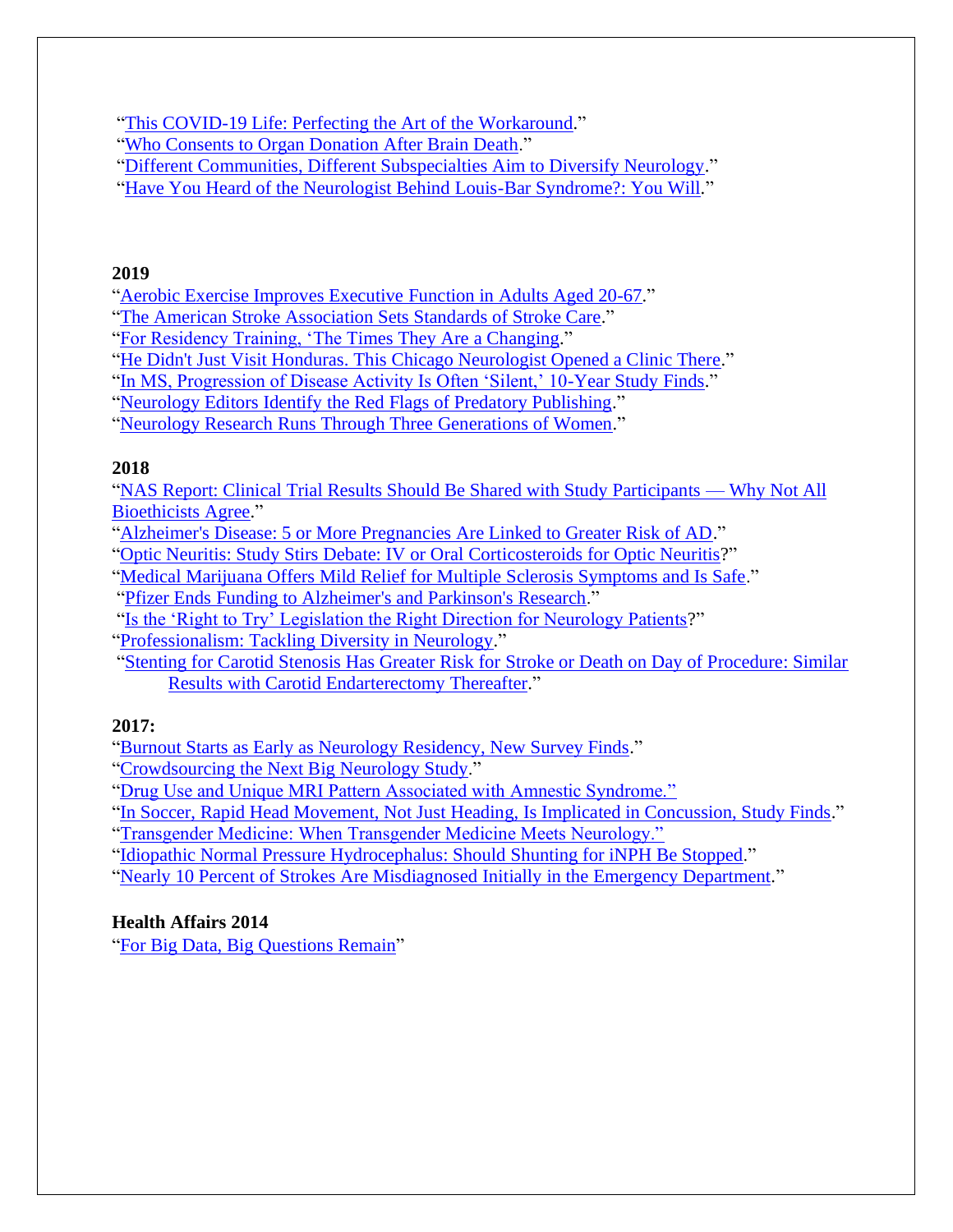### **Journalism Publications**

Selected articles listed out of several hundred published since 2007

#### **The Washington Post** (2017 -present)

[Finding Professor Bugman,](https://wapo.st/3abOnDL) (2022) [The Smell of Snow](https://wapo.st/3N7uPPA) (2022) [Is Weight Needed At the Doctor's Office:](https://www.washingtonpost.com/health/2022/02/20/weight-cards/) (2022) [Cats Take Blender Hostage.](https://wapo.st/3t4oo8c) ( 2022) Q and A: [Dr. Raven Baxter](https://www.washingtonpost.com/science/raven-the-science-maven/2021/09/24/e3415e9a-155c-11ec-9589-31ac3173c2e5_story.html) (2021) Q and A: [Aubrey Gordon:](/Users/fallik/Desktop/jobs/Aubrey%20Gordon,%20the%20writer%20behind%20‘Your%20Fat%20Friend,’%20has%20some%20thoughts%20on%20diets,%20BMI%20and%20the%20relentless%20advice%20of%20strangers) (2021) Q and A: [Writers On The Pandemic:](https://wapo.st/3t7dL4x) Judy Blume, Wally Lamb. (2020) Q and A: [Allie Brosh](https://www.washingtonpost.com/entertainment/books/solutions-and-other-problems-author-allie-brosh-talks-cats-depressions-and-the-joys-of-zoom-book-tours/2020/10/07/211f8616-040a-11eb-897d-3a6201d6643f_story.html) (2020) [Surgeon General](https://wapo.st/3t9vKqR) Dr. Vivek Murthy (2020) [Australia's Answer to Lonely Men](https://www.washingtonpost.com/national/health-science/what-to-do-about-lonely-older-men-put-them-to-work/2018/06/22/0c07efc8-53ab-11e8-a551-5b648abe29ef_story.html) (2018) [Loneliness on Twitter](https://www.washingtonpost.com/lifestyle/2018/12/24/im-usually-lonely-jew-christmas-last-year-i-found-community-twitter/) (2018) [Stupid Ways We Hurt Ourselves](https://www.washingtonpost.com/news/to-your-health/wp/2017/12/22/whats-the-most-embarrassing-way-youve-ever-injured-yourself/) (2017)

### **National Public Radio (online and radio)** (2020 -present)

["The Science Behind the Scent of Fall.](https://whyy.org/articles/why-do-we-love-the-way-autumn-smells-its-not-about-pumpkin-spice/)" (2021) ["Senior Falls Rise During Pandemic.](https://whyy.org/articles/getting-out-and-moving-helps-reduce-the-risk-of-falls-in-older-people-study-shows/)" (2021) ["Coronavirus Expands Telehealth Potential.](https://whyy.org/articles/coronavirus-offers-the-chance-to-explore-telehealths-wider-potential/)" (2020) ["Coronavirus Strains Some Friendships, Empowers Others.](https://whyy.org/articles/can-we-still-be-friends-coronavirus-means-working-at-formerly-easy-relationships/)" (2020) ["Carillon Classes Ring Students' Bells.](https://www.kcur.org/arts-life/2014-05-16/want-to-play-the-carillon-choices-are-slim-but-ku-is-one)" (2014)

### **PBS: Next Avenue** (2021-present)

Q and A: [Steven Johnson](/Users/fallik/Desktop/jobs/teven%20Johnson) (2021) ["NIH study: Dog Aging Project\)"](https://www.nextavenue.org/aging-study-dogs/) (2021) ["Pandemic and Mobility.](https://www.nextavenue.org/mobility-and-falls-pandemic/)" (2021)

#### **Science News (**2020-present**)**

["How Antibody Tests Work.](https://www.sciencenews.org/article/covid-19-coronavirus-pandemic-how-antibody-blood-tests-work)" (2020) ["BMI A Risk Factor For COVID.](https://www.sciencenews.org/article/coronavirus-covid19-obesity-risk-factor)" (2020)

#### **Nieman Storyboard (**2020-present)

["The Power of Narrative: Non-fiction narrative in challenging times.](https://niemanstoryboard.org/stories/the-power-of-narrative-non-fiction-narrative-in-challenging-times)" (2021)

#### **The Wall Street Journal** (2009-2012)

(paywall: Username: dawnfallik PW:Bluehens1) "Treating [Epileptic](https://www.wsj.com/articles/SB10001424052702303978104577361963045028278) Seizures By the Clock." (2012) "New [Hospital](https://www.wsj.com/articles/SB10001424052970204642604577213390021632180) Cuisine: Food Made to Order." (2012) "Young [Scientists](https://www.wsj.com/articles/SB10001424052970204397704577074522055705182) Take Aim." (2011) "The Baby Might Be Giving You [Mommy](https://www.wsj.com/articles/SB10001424052748703350104575653223648778294) Thumb." (2010) ["Recession](https://www.wsj.com/articles/SB10001424052970204313604574328333385659144) Victims Take Cooking Classes to Save Money." (2009) ["Childhood](https://www.wsj.com/articles/SB10001424052970204900904574308241898002848?st=mckdlpmc6ikryls&reflink=desktopwebshare_permalink) Cancer Survivors Face New Threats as Adults." (2009)

["Updating Job Skills In A Recession.](https://www.wsj.com/articles/SB10001424052970204044204574356663063985296)" August 2009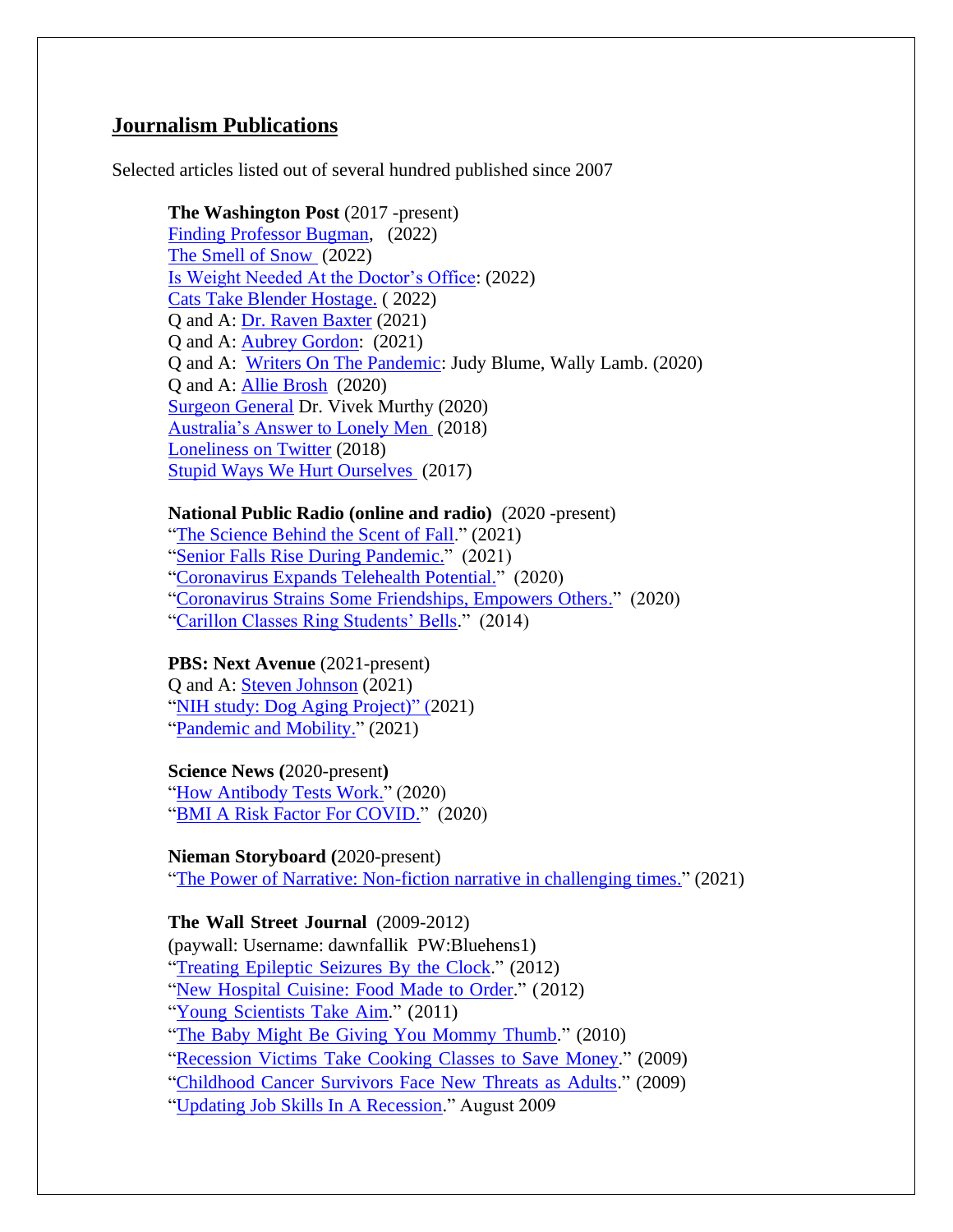#### **The Wall Street Journal, Culture Desk** (2009-2015)

 (paywall: Username: dawnfallik PW:Bluehens1) Selections from more than 200 articles.

 Selected Interviews with: [Brian Boitano](https://www.wsj.com/articles/BL-SEB-5762) (Olympic ice skater) [Tim Gunn](https://www.wsj.com/articles/BL-SEB-47641) (Project Runway) [Kyle Chandler](https://www.wsj.com/articles/BL-SEB-33980) (Friday Night Lights) [Gail Simmons](https://www.wsj.com/articles/BL-SEB-46700) (Top Chef)

Olympics: Live blogged both the **London** 2012 and the **Sochi** 2014 Olympics

Television Live Blogs -

 From 2011-2015 I live-blogged more than a dozen shows, including: ["The Good Wife,"](https://www.wsj.com/articles/BL-SEB-81322) ["Project Runway,](https://www.wsj.com/articles/BL-SEB-67685)" ["Friday Night Lights,](https://www.wsj.com/articles/BL-SEB-66186)" ["Jersey Shore,](https://www.wsj.com/articles/BL-SEB-66505)" ["Top Chef,"](https://www.wsj.com/articles/BL-SEB-64699) "So You Think You [Can Dance,](https://www.wsj.com/articles/BL-SEB-76890)" ["The Following,](https://www.wsj.com/articles/BL-SEB-73976)" ["Gossip Girl,](https://www.wsj.com/articles/BL-SEB-72914)" ["Nashville,](https://www.wsj.com/articles/BL-SEB-86968)" and [others](https://www.wsj.com/articles/BL-SEB-77037)

Here is an example of a full season: The Good Wife: Season 5 [Season 5: Ep 1,](https://www.wsj.com/articles/BL-SEB-77312) [Ep 2,](https://www.wsj.com/articles/BL-SEB-77468) [Ep 3,](https://www.wsj.com/articles/BL-SEB-77615) [Ep 4,](https://www.wsj.com/articles/BL-SEB-77765) [Ep5,](https://www.wsj.com/articles/BL-SEB-77889) [Ep 6,](https://www.wsj.com/articles/BL-SEB-78034) [Ep 7,](https://www.wsj.com/articles/BL-SEB-78170) [Ep 8,](https://www.wsj.com/articles/BL-SEB-78316) [Ep 9,](https://www.wsj.com/articles/BL-SEB-78452) [Ep 10,](https://www.wsj.com/articles/BL-SEB-78577) [Ep 11,](https://www.wsj.com/articles/BL-SEB-79060) [Ep 12,](https://www.wsj.com/articles/BL-SEB-79174) [Ep 13,](https://www.wsj.com/articles/BL-SEB-80227) [Ep 14,](https://www.wsj.com/articles/BL-SEB-80324) [Ep 15,](https://www.wsj.com/articles/BL-SEB-80427) [Ep 16,](https://www.wsj.com/articles/BL-SEB-80552) [Ep 17,](https://www.wsj.com/articles/BL-SEB-80739) [Ep 18,](https://www.wsj.com/articles/BL-SEB-80840) [Ep 19,](https://www.wsj.com/articles/BL-SEB-80961) [Ep 20,](https://www.wsj.com/articles/BL-SEB-81080) [Ep 21,](https://www.wsj.com/articles/BL-SEB-81197) [Ep 22](https://www.wsj.com/articles/BL-SEB-81322)

Other selected articles: ["World Series BBQ Championship"](https://www.wsj.com/articles/BL-SEB-77481) (2013) ["Beyonce Returns To The Stage"](https://www.wsj.com/articles/BL-SEB-70254) ( 2012) "Bruce Springsteen In A Museum" (2012) ["Iron Chef Hits the Road/ Jose Garces"](https://www.wsj.com/articles/BL-SEB-64322) (2011) ["Iron Chef: Battle White House"](https://www.wsj.com/articles/BL-SEB-18989) (2011) " U<sub>2</sub> On Tour: Part 1" (2011) ["Life of a 'Puppy Bowl' Referee"](https://www.wsj.com/articles/SB10001424052748704533204575047523889963314) (2010) ["Wordstock 2010"](https://www.wsj.com/articles/BL-SEB-31554) (2010) ["Chocolate Fangs"](https://www.wsj.com/articles/BL-SEB-52091) (2010) ["Fancy Food Show: Sea Salt and Caramel"](https://www.wsj.com/articles/BL-SEB-2705) (2009)

**The Philadelphia Inquirer** – (2007-present) Medical and Feature writer. ["Comic-Con 2019: Tom Holland.](/Users/fallik/Desktop/jobs/Fallik,%20D.%20(2019).%20Philly’s%20Keystone%20Comic%20Con%20tells%20attendees%20not%20to%20ask%20Tom%20Holland%20about%20Spider-Man’s%20split%20from%20Marvel.)" (2019) ["Spider-Man and Me.](https://www.inquirer.com/celebrity/keystone-comic-con-philadelphia-tom-holland-spiderman-20190820.html)" (2019) ["Penn mental-health clinic aids struggling vets and families."](https://www.inquirer.com/philly/health/health-news/penn-mental-health-clinic-aids-struggling-vets-and-families-20170618.html) (2017) ["Growing Up Bono."](/Users/fallik/Desktop/jobs/Fallik,%20D.%20(2017).%20Growing%20up%20Bono%20in%20the%20land%20of%20The%20Boss.%20The%20Philadelphia%20Inquirer.%20https:/www.inquirer.com/philly/entertainment/growing-up-bono-in-the-land-of-the-boss-20170614.html) (2017)

Author series: 2015-2017 Philadelphia Inquirer selected interviews with: [Ta-Nehisi Coates](https://www.inquirer.com/philly/entertainment/arts/ta-nehisi-coates-the-real-real-life-of-writing-20171026.html) [Margaret Atwood](https://www.inquirer.com/philly/entertainment/literature/20151018_Q_A__Margaret_Atwood_talks_about_writing__editing__the_future__Elvis_robots__and_Mae_West.html) [Erik Larson](https://www.inquirer.com/philly/entertainment/literature/20160403_Erik_Larson_on_the_search_for_new_things_to_write_about.html)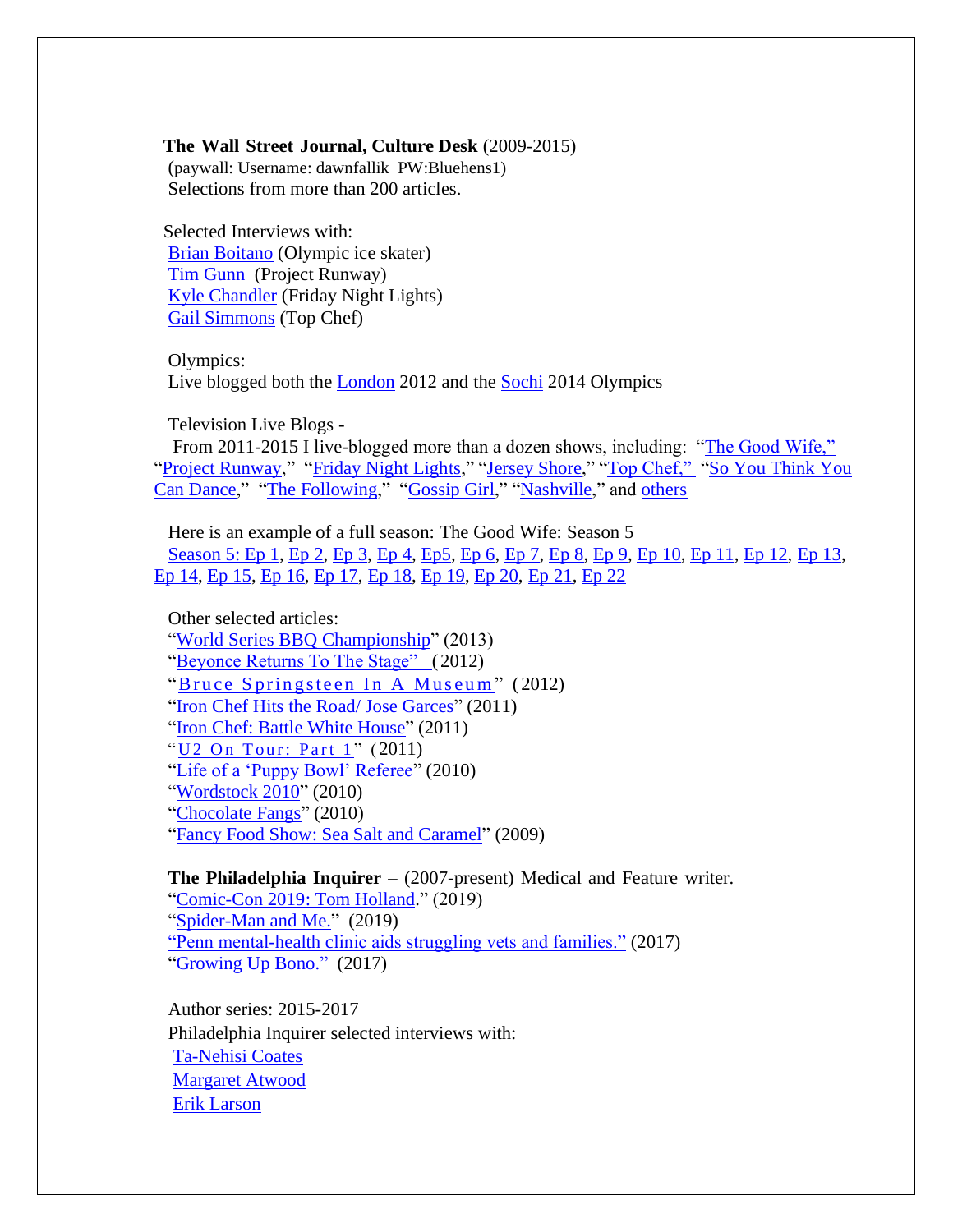Hanya [Yanagihara](https://www.inquirer.com/philly/entertainment/literature/20160329_Hanya_Yanagihara_brings_her_big_life_to_the_Free_Library.html) Louise [Erdrich](https://www.inquirer.com/philly/entertainment/20160510_Louise_Erdrich_brings__LaRose__to_the_Free_Library.html) [Carmen Maria Machado](https://www.inquirer.com/philly/entertainment/arts/carmen-maria-machado-her-body-ghosts-and-eggnog-20171207.html) [Ann Patchett](https://www.inquirer.com/philly/entertainment/20160929_Q_A_with_Ann_Patchett__A_sneaky_riptide_of_wild.html)

**The Philadelphia Inquirer –** Multimedia Fellow, Summer 2015 [Multimedia series](https://dawnfallik.com/tag/view-from-the-beach/) on environmental issue at the Jersey and Delaware shore.

### **Philadelphia Magazine –**

["Q&A: Judy Collins.](https://www.phillymag.com/things-to-do/2017/02/27/judy-collins-cravings-free-library/)" (2017) "Not a Single Penn [Employee](https://www.phillymag.com/news/2016/06/28/donald-trump-wharton-penn-donations/) Donated To Trump." (2016)

**Sierra Club**  ["Love Crab:](https://www.sierraclub.org/sierra/love-crab) The yearly citizen science crab orgy is upon us." (2017)

### **Poynter Institute**

"Indemnity Clauses Leave [Freelancers](https://www.poynter.org/reporting-editing/2015/indemnity-clauses-leave-freelancers-open-to-lawsuits/) Open to Lawsuits," co-author. (2015) ["Emergence](https://www.poynter.org/reporting-editing/2011/laban-you-cant-underestimate-how-the-change-in-technology-has-changed-food-writing/) of Food Writing Beyond Restaurant Reviews." (2011)

**Al-Jazeera America –** (2013-2015)

"The Return of Cattle [Rustling,"](http://america.aljazeera.com/articles/2015/4/14/they-steal-cattle-dont-they-cattle-rustling-returns.html) (2015) ["Minorities](http://america.aljazeera.com/articles/2014/7/12/new-farmers-femaleminority.html) and Women Take On The Farm." (2014) "True/False Film Festival: An [Alternative](http://america.aljazeera.com/articles/2014/2/28/true-false-film-festival.html) to Sunday." (2014) ["Okra-home:](http://america.aljazeera.com/articles/2013/12/23/okra-homa-as-temperaturesrisesoutherncropsmigratenorth.html) "Midwest Farmers Embracing Okra." (2013)

**The New Republic –**

["Pharmaceuticals](https://newrepublic.com/article/115883/drugs-drinking-water-new-epa-study-finds-more-we-knew) Through the Tap," April 2014

# **Panels and Professional Presentations**

- University of Delaware, Chemistry-Biology Interface, "Putting Your Research In the Public Eye." April 2022
- University of Pennsylvania School of Medicine, Clinical Scholars Program. "Medicine in the Media: Writing Op-Eds." March 2022
- University of Pennsylvania, School of Nursing. "Medicine in the Media." Nov. 2021
- Society for Black Neurologists. "Increasing Diversity in Media Sources." Oct. 2021
- MD-DC Press Association Panel. "What To Expect From An Internship." Oct. 2021
- Nemours-Alfred I. DuPont Hospital. "Words For Nerds: Translating Medical Research Into Accessible Language." Nov. 2020
- University of Delaware, Computational Social Science Panel, "How The Media Uses Data To Tell Stories." Oct. 2020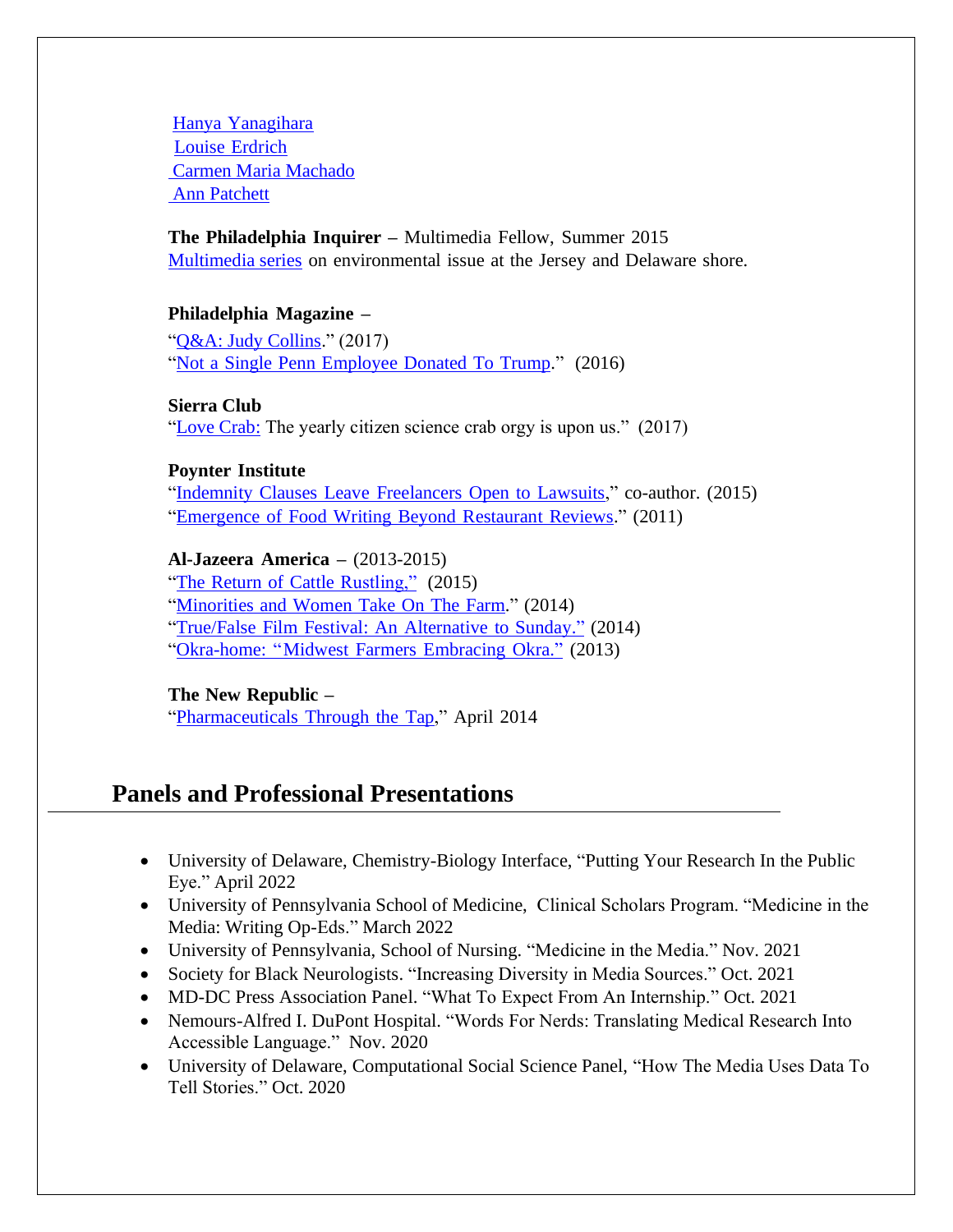- Center for Integrative and Translational Physiology, California State University, "Words For Nerds: Translating Medical Research Into Accessible Language." Sept. 2020
- Thomas Jefferson School of Medicine, "Interviewing Basics." August 2020
- Nemours-Alfred I. DuPont Hospital, Words For Nerds: Translating Medical Research Into Accessible Language." July 2020
- Association of Health Care Journalists: Webinar Panel: Healthcare Disparities, May 2020
- Association of Health Care Journalists, National Conference, Austin 2020 (canceled)
- South by Southwest, full conference, "Generation Lonely: 10,000 Followers and No Friends." [Presentation](https://schedule.sxsw.com/2019/events/PP103401) March 2019
- The Wharton School at the University of Pennsylvania, "Generation  $Z =$  Generation Lonely." October 2017
- Massachusetts Institute of Technology, Science Writing Program, "Using Data To Tell Stories." October 2017
- National Gay and Lesbian Journalist Association, "Moving From Newsroom to Classroom." Philadelphia, July 2017
- Association of Journalists and Authors, "Pitching Medical Stories," National Conference, NYC, April 2017
- Organizer, Journalism and Women Symposium Conference, October 2016
- Investigative Reporters and Editors, National Conference, "Moving from Newsroom to Classroom." Philadelphia, 2015
- Association of Health Care Journalists, National Conference, "Using Data In Medical Stories." Denver, April 2014
- Association of Journalists and Authors, National Conference, "Contract Negotiations." NYC, April 2013
- Salem Community College, "Reporting on Trauma." October 2010.
- Lilly-East Conference on College and University Teaching. February 2009
- Investigative Reporters and Editors, National Conference, Baltimore, 2009.
- National Council for Science and the Environment. Washington D.C., 2007.

## **Service**

### **Service within University of Delaware:**

- Executive Committee, 2016-2018, 2020-present
- Journalism Internship Coordinator, 2007-present
- Associate Faculty, Data Science Institute, 2016-present
- Keynote speaker, Graduate Student Welcome. September 2021
- Seminar Speaker, Geography Department, Fall 2021
- Panelist, "Picture A Scientist," Graduate discussion with provost, March 2021
- Speaker, Global Studies Lecture Series. November 2020
- Panelist. Virtual Computational Social Science Symposium, Oct. 2020
- Moderator, Q and A with Charles Bergquist, director of Science Friday, May 2020